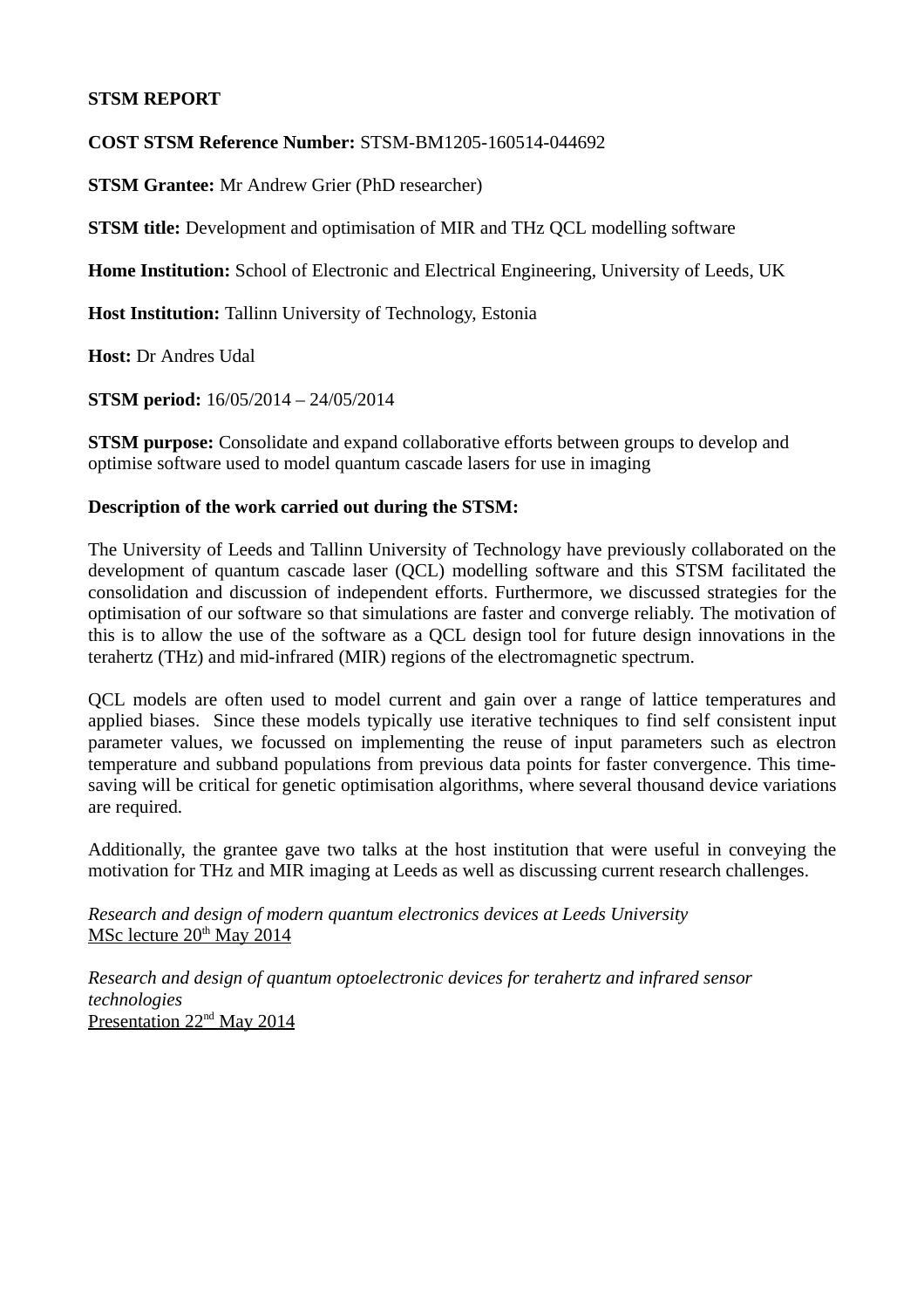## **Description of the main results obtained:**

Strengthened relationship between researchers at separate groups. Lectures and seminars given by the grantee presented the merits of different modelling techniques such as the rate equation, density matrix and Non-Equilibrium Green's functions. Academic presentation included an extended presentation on density matrix modelling applied to both AlGaAs and AlGaN QCLs.

The reuse of subband electron temperatures to obtain kinetic balance between the lattice and subband populations resulted in a runtime improvement of  $\sim$  25% for applied bias sweeps. This was achieved by using previous values as the starting point for the new interval search in the full selfconsistent simulation shown in Figure 1.



*Figure 1: Flowchart for a QCL simulation at a single field or lattice temperature point*

When applied to a QCL structure such as that shown in Figure 2, this model provides gain and current data which has good experimental agreement. Figure 2 also shows the variation of the subband electron temperature that results in kinetic energy balance with lattice temperature. By optimising the linear bisection interval range, convergence is achieved faster.